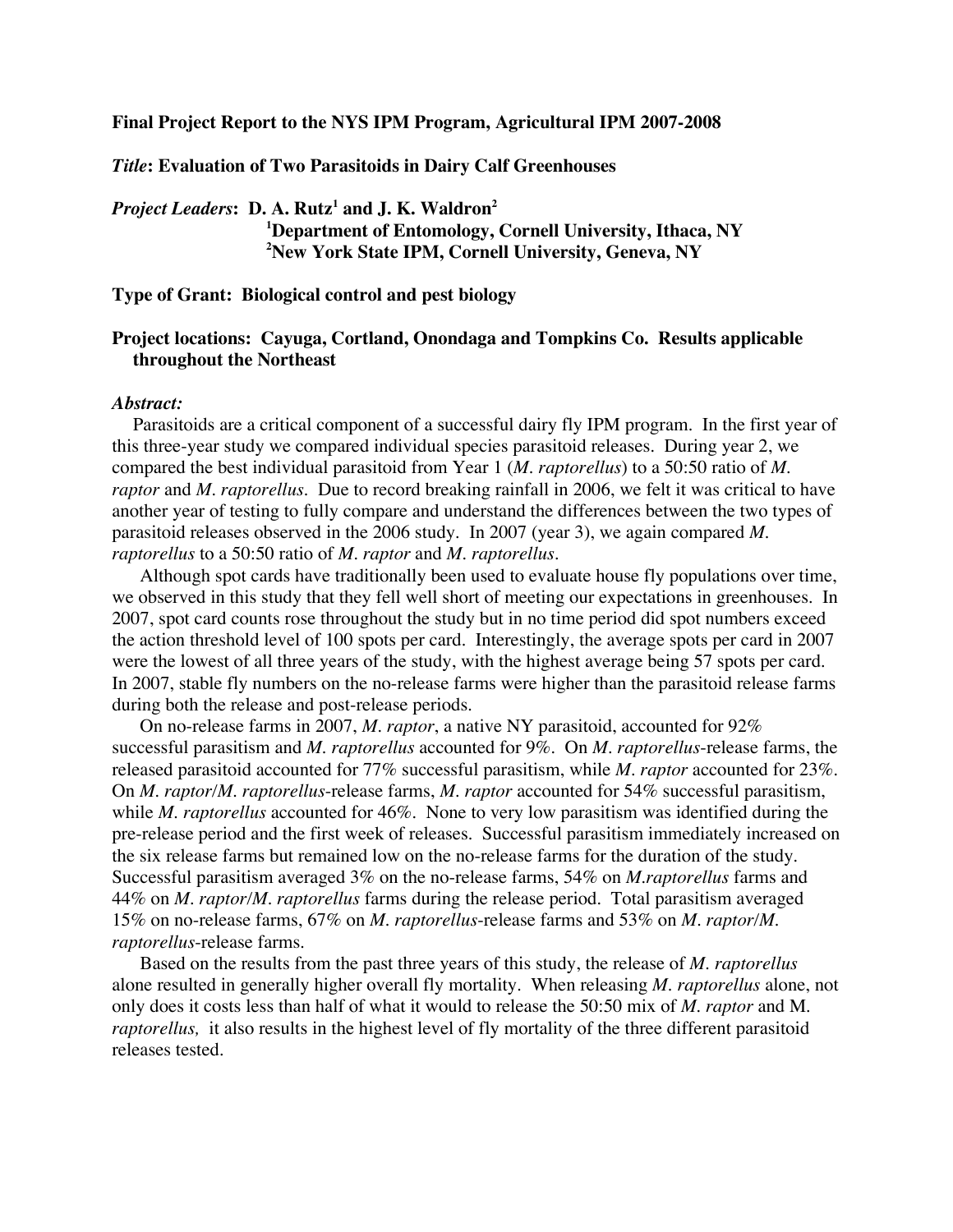#### *Background and Justification*

House flies, *Musca domestica*, and stable flies, *Stomoxys calcitrans*, are two important dairy fly cattle pests in New York. House flies transmit diseases and are annoying, while stable flies inflict a painful bite causing weight loss and discomfort to animals.

Previous research has documented that calf areas, most often the calf hutches, are the greatest source of fly breeding on dairy farms. The reasons for this include; a small animal unable to crush developing fly larvae, manure and spilled grain mixing with spilled water and urine, management practices that utilize straw bedding over wood chips, and a 6 to 8 week period between animal introduction and bedding removal.

Large, plastic covered, half-hoop structures, resembling Quonset buildings are now being used for holding large numbers of calves, replacing individual calf hutches on New York dairy farms. The benefits of these buildings are numerous (easier animal handling, healthier calves, and easier cleanup), however, there is also the potential for buildup of large numbers of fly pests. Farmers can spend thousands of dollars attempting to control flies in these facilities, usually with insecticides. However, chemical control is limited as most New York house fly populations are resistant to the majority of the currently registered materials as documented on New York dairies in 1987 and again in 1999 (Scott et al. 1988, Kaufman et al. 2001, Kaufman and Rutz 2002). Several farmers have reported that pest control operators are no longer willing to apply cyfluthrin, our most recently registered compound, because of house fly resistance. Reports of control failures appear even as the EPA and the chemical industry continue to cancel dairy pesticide registrations under the FQPA.

Biological control on dairy farms relies on either naturally-occurring parasitoids or inundative releases of the parasitoid *Muscidifurax raptor*. However, a recent addition to the catalog of commercially-available parasitoids is *Muscidifurax raptorellus*. This parasitoid has the advantage of producing multiple offspring, which can become established more rapidly and may cost less. Studies in poultry facilities and cattle feedlots have documented the benefits of *M. raptorellus* releases.

Calf greenhouses are fairly new to New York and until recently we have not had the opportunity to critically evaluate the effectiveness of our dairy fly IPM program recommendations under these conditions. Our 2000 and 2001 calf greenhouse studies, funded by NYS IPM, documented for the first time the dynamics of parasitoids in these facilities. Our results showed that when *M. raptor* was released, it became the predominant species. However, following an unintentional *M. raptorellus* release, this species established itself at a low, but stable population, suggesting its potential as a biological control agent in these systems. Their success was proven in year 1 of this project, with *M. raptorellus* release farms averaged 50% successful parasitism, while *M. raptor* release farms averaged only 22% (Figure 2). Based on those findings, *M. raptorellus* releases were compared to a 50:50 ratio of *M. raptor/M. raptorellus* releases in 2006 (year 2). In 2006, *M.raptorellus* release farms again averaged 50% successful parasitism and the 50:50 parasitoid mix averaged 48% (Figure 4). The 2006 study was repeated in 2007.

The purpose of this 3-year study was to provide critical data to develop cost-effective recommendations for producers as to which species of parasitoid to purchase for biological fly control in their dairy calf greenhouses. Additionally, the results are also currently being presented in our extension training programs across NY and the Northeast.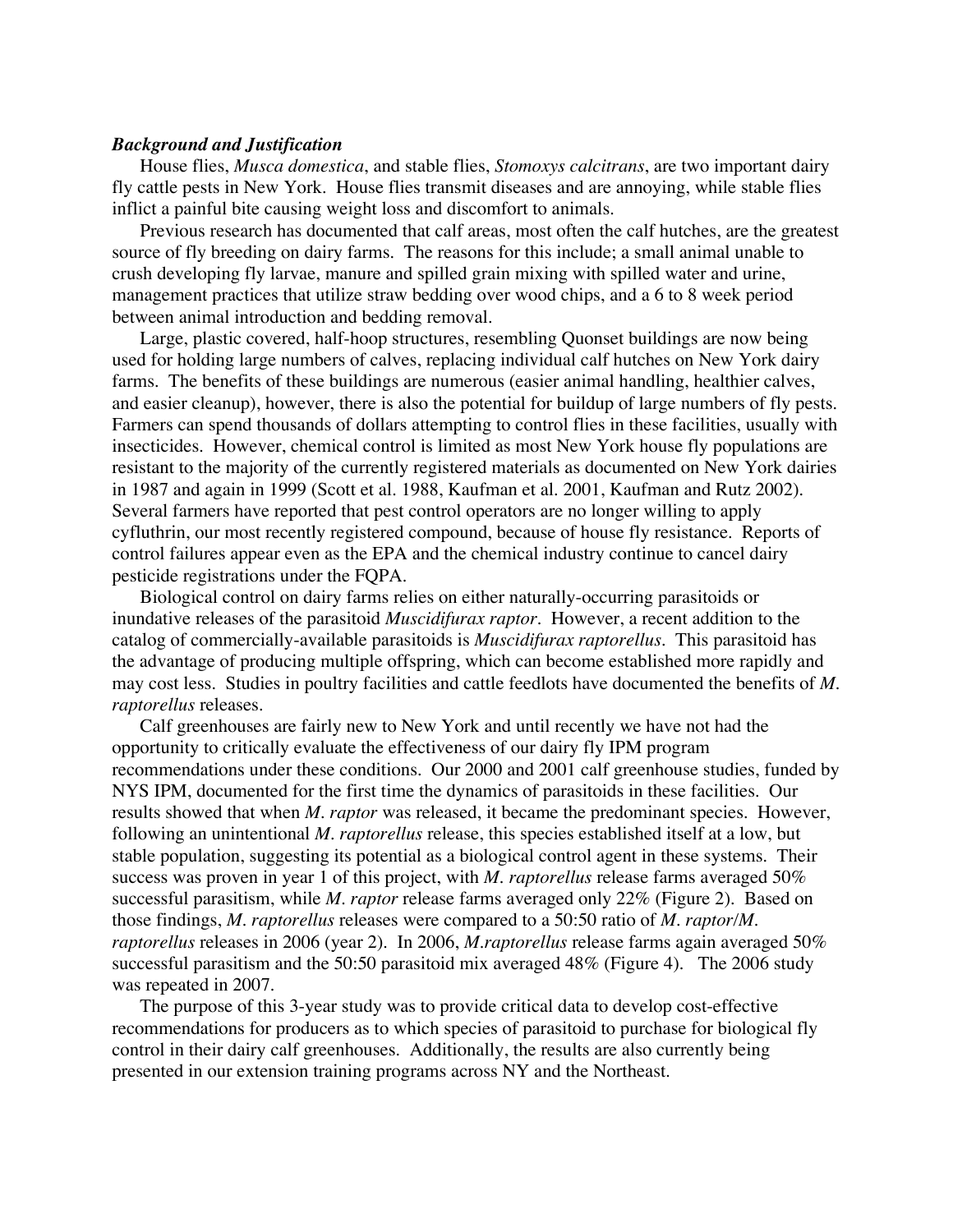# *Objectives*

Year 1 (2003)

- 1. Determine the successful parasitism levels (parasitoids producing offspring) and parasitoid mortality (killed flies as a result of parasitoid attack) following releases of two *Muscidifurax* parasitoid species.
- 2. Observe fly population levels in facilities before, during and after parasitoid releases.

# Year 2 (2006)

- 1. Compare releases of a 50:50 ratio of *M. raptor* and *M. raptorellus* to the parasitoid release from Obj. 1, 2003 that proved the most successful.
- 2. Observe fly population levels in facilities before, during and after parasitoid releases.

# Year 3 (2007)

- 1. Compare releases of a 50:50 ratio of *M. raptor* and *M. raptorellus* to *M. raptorellus*.
- 2. Observe fly population levels in facilities before, during and after parasitoid releases.

#### *Procedure*

Nine dairy farms with calf greenhouses were utilized during each of the 3 years of this study. In 2003, three farms served as controls, three as *M*. *raptor* release farms and three as *M*. *raptorellus* release farms. In 2006, three farms again served as controls, three as *M*. *raptorellus* release farms and three as *M*. *raptor/M. raptorellus* release farms. One of the *M. raptor/M. raptorellus* release farms was not included in the pre-release data since they started releasing parasitoids before they agreed to be in our study. Also, one of the no release farms mistakenly started releasing a mix of *M. raptor* and *M. raptorellus* starting on 12 June 2006. Because of this, that farm was changed from a no release farm to a *M. raptor/M. raptorellus* release farm and was not included in week 2 of the pre-release data. Nine dairy farms were again used in the 2007 study. Three of these farms served as controls, three as *M. raptorellus* release farms, and three as *M. raptor/M. raptorellus* release farms.

Each farm received approximately 500 parasitoids per calf. The release rate for an individual farm was determined by averaging the numbers of calves on the farm during the two prerelease visits. Release levels (number of parasitized pupae delivered) were corrected using information on estimated percent emergence provided by the commercial insectary to achieve a more precise parasitoid release rate.

The study began on 12 June 2007. The study concluded 13 weeks later on 4 September, with final spot card and sentinel pupae bag collection on 11 September. House fly densities were monitored weekly with spot cards. Stable fly densities were monitored weekly by counting the numbers of flies on the legs of 15 animals per greenhouse. We monitored for natural parasitism for two weeks, followed by eight weeks of parasitoid releases and 3 weeks of post-release parasitism observations. The parasitoid release schedule followed the schedule recommended to producers through our extension program.

Parasitism rates were monitored weekly using the sentinel pupal bag method of Rutz and Axtell (1980). Sentinel bags (10 bags per facility; 8 X 8 cm, mesh density 5.5 squares/cm), each containing 30 live (1-2 day old) house fly pupae, were placed weekly just under the surface of bedding, under the calf water buckets, an area of high potential for fly breeding activity. Following a one-week exposure, pupae were returned to the laboratory and uneclosed flies were allowed to emerge. Uneclosed pupae were then individually gelatin capped and held for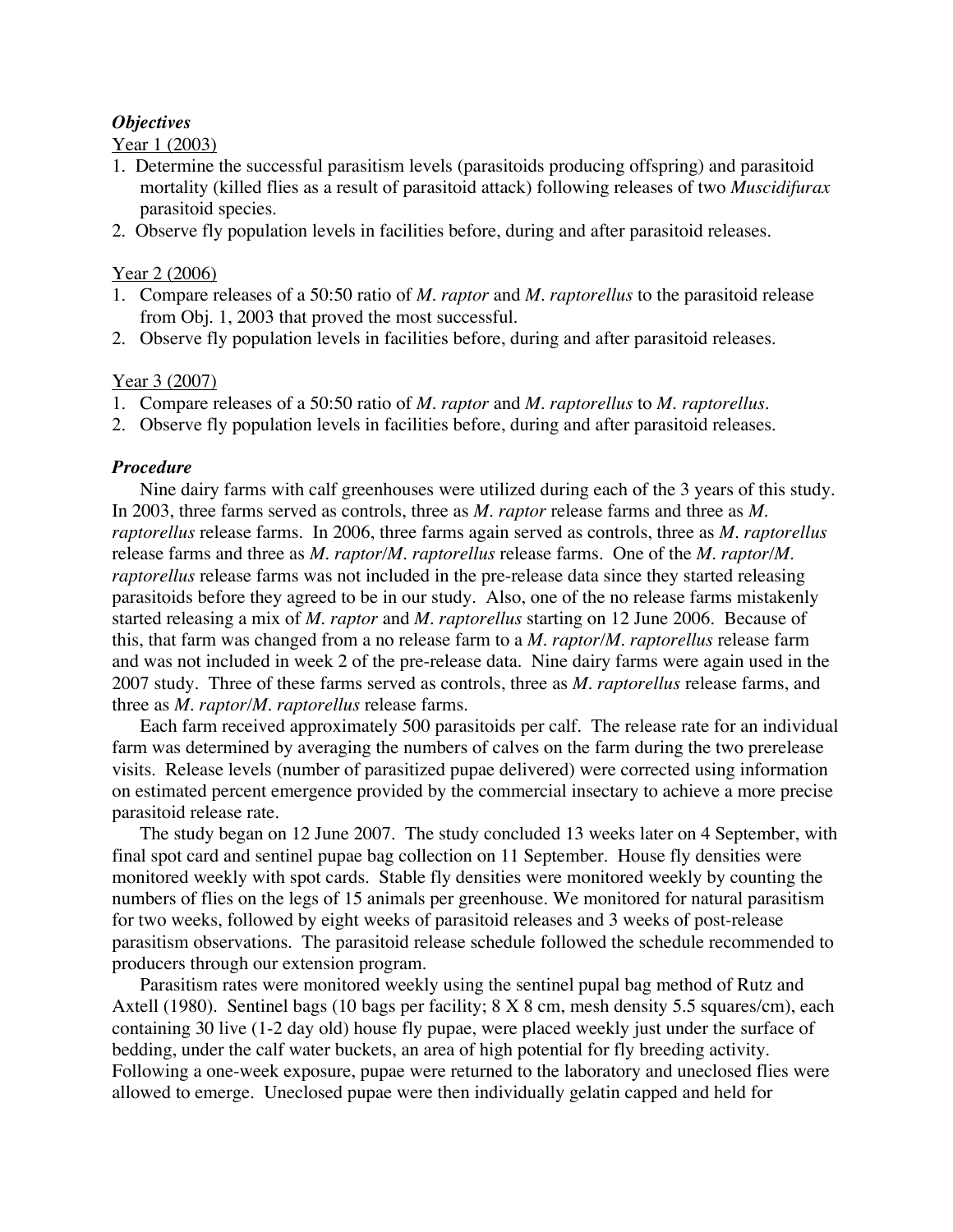parasitoid emergence. After a minimum 30-day holding period, emerged parasitoids were enumerated and recorded. Percent successful parasitism (fly pupae producing an adult parasitoid) and percent total parasitism (fly pupae killed by parasitoid attack) were calculated. Parasitoids were purchased and distributed by Cornell personnel by shaking the parasitized pupae from a container just inside the calf pen along the length of the active calf areas. Subsamples of releases were held and checked for emergence and parasitoid purity levels.

House fly populations were monitored using spot cards  $(7.5 \times 12.5 \text{ cm})$  white index cards) placed on 10 rafters down the center of the calf facility (2-3 m above the ground). Spot cards were replaced weekly and the numbers of spots (fecal and regurgitation spots) on 50% of the card were counted. Stable fly populations were monitored weekly by counting the numbers of flies on four lower legs of 15 standing calves per farm.

Release Farms – Farmers at the release farms were provided constructive feedback regarding fly breeding areas and instructed on the proper manure management guidelines to be followed. These included pouring waste water outside the building, removal of dead animals, bedding properly (gravel, wood chips, or saw dust) and using a nozzle on the end of the watering hose, to name a few. Actions not taken by the farmer were documented (i.e. improper disposal of water, etc.) to better explain variation in adult fly populations among farms. Insecticide applications were used only as a last resort and actions taken were recorded.

Control farms – Fly management actions taken by farmers were recorded. This included the uses of any insecticides, cultural/mechanical controls such as manure management tactics and sticky fly tapes. Releases of parasitoids were not allowed on these farms.

#### *Results*

Average house fly densities (as indicated by spot card counts) are presented in Figure 7 for the pre-release, release and post-release periods. The spot card results from 2003 and 2006 are also shown for comparison purposes. In 2007, spot card counts rose throughout the study but in no time period did spot numbers exceed the action threshold level of 100 spots per card. Interestingly, the average spots per card in 2007 were the lowest of all three years of this study, with the highest average being 57 spots per card. Although spot cards have traditionally been used to evaluate changes in house fly populations over time, we observed in this study that they did not perform well in greenhouses. The success of spot cards in a greenhouse setting is not reliable due to number of confounding factors.

As an alternative, we walked up and down a greenhouse aisle holding a sticky ribbon. That too, was unsuccessful in giving us a reliable fly monitoring tool. The flies were disturbed by the person walking, but were able to avoid getting caught on the sticky ribbon. Also, testimonials from participating farmers did not always give the same results as the spot cards indicated. One farm in particular did not show fly control by use of spot cards, but the farmer was most pleased with the amount of fly control the parasitoids were providing. A better fly monitoring method needs to be developed for use specifically in calf greenhouses.

In 2007, stable fly numbers on the no-release farms were higher than any other release farms during the release and post-release periods (Figure 8). Stable fly numbers were also highest during the release period for all farms. Stable fly adults are difficult to control at point sources because their breeding areas are often found not only across the farm, but also in the non-farm environment. One of the *M. raptorellus* release farms is not included in the stable fly counts due to an unusually large outbreak of stable flies whose origin could not be determined. There was some stable fly breeding in this greenhouse itself, but the location of the farm makes it an ideal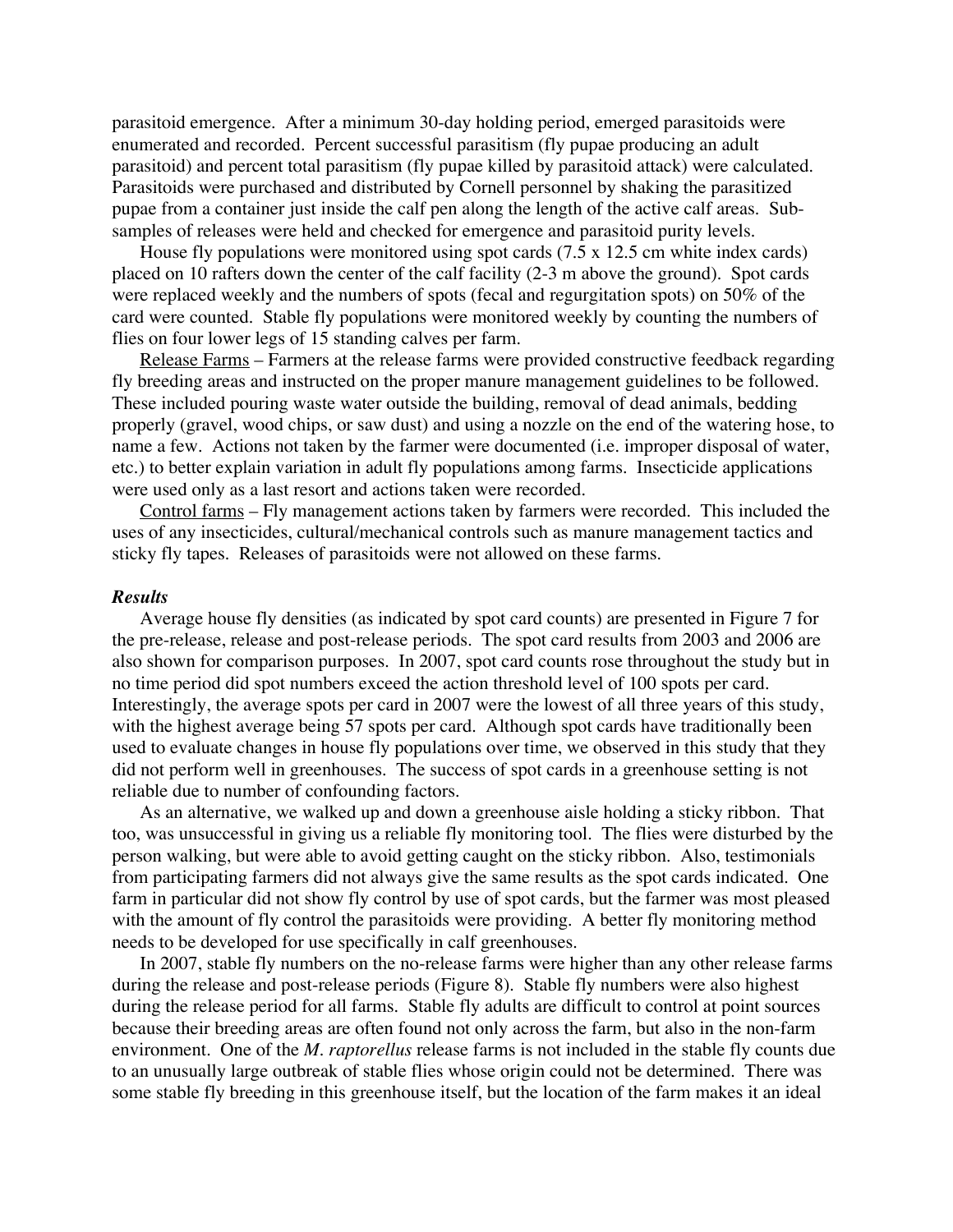location for flies moving in on storm fronts. There are also many other barns and feed bunkers at this farm that could have been contributing to the large number of stable flies in their greenhouse.

We placed 5,200 sentinel pupae on the nine farms during the pre-release period, 20,600 during the release period and 7,600 during the post-release period. Given such large numbers of pupae, we have not been able as of yet to identify all of the parasitoids. For the purpose of this report, single emerged parasitoids are assumed to be *M. raptor* and any double or more emerged parasitoids are assumed to be *M. raptorellus*.

 Successful parasitism in 2007 during the pre-release and release period are presented in Figure 6. None to very low parasitism was identified during the pre-release period and the first week of releases. Successful parasitism immediately increased on the six release farms and remained low on the no-release farms for the duration of the release period. Figures 1 and 2 are from 2003 and Figures 3 and 4 are from 2006 and are shown for comparison purposes.

 On no-release farms in 2006 and 2007, *M. raptor*, a native NY parasitoid, accounted for 95% successful parasitism and *M. raptorellus* accounted for 5% (Figure 9). On *M. raptorellus*-release farms, the released parasitoid accounted for 84% successful parasitism, while *M. raptor* accounted for 16%. On *M. raptor/M. raptorellus*-release farms, *M. raptor* accounted for 53% successful parasitism, while *M. raptorellus* accounted for 47% of pupae that produced a live parasitoid.

 When looking at only the release period, successful parasitism for 2007 averaged 3% on the no-release farms, 54% on *M. raptorellus* farms and 44% on *M. raptor/M.raptorellus* farms (Table 1). The *M. raptorellus* release farms consistently show the highest percent successful parasitism over the three years at 51%, 63%, and 54% for 2003, 2006 and 2007, respectively.

| Release Period |                                |            |              |
|----------------|--------------------------------|------------|--------------|
|                |                                | % Total    | % Successful |
| Year           | Treatment                      | Parasitism | Parasitism   |
| 2003           | M. raptor release              | 37         | 21           |
|                | M.raptorellus Release          | 65         | 51           |
|                | No Release                     | 10         | 4            |
| 2006           | M.raptor/M.raptorellus Release | 76         | 57           |
|                | M.raptorellus Release          | 78         | 63           |
|                | No Release                     | 18         | 5            |
| 2007           | M.raptor/M.raptorellus Release | 69         | 44           |
|                | M.raptorellus Release          | 84         | 54           |
|                | No Release                     | 12         |              |

**Table 1. Percent total and percent successful parasitism during the release period for each year of the three-year study.**

Total parasitism in the 2007 study averaged 15% on no-release farms, 67% on *M. raptorellus*-release farms and 53% on *M. raptor/M.raptorellus*-release farms (Figure 5). These season long data indicate that the parasitoids were killing from 60-84% of the flies from the calf bedding areas on *M. raptorellus*-release farms and 46-69% of the flies from *M.raptor/M.raptorellus* release farms (Figure 5).

In conclusion, based on the results from 2006, *M. raptorellus* and the 50:50 mix of *M. raptor and M. raptorellus* provided similar fly mortality, but *M. raptorellus* in 2007 consistently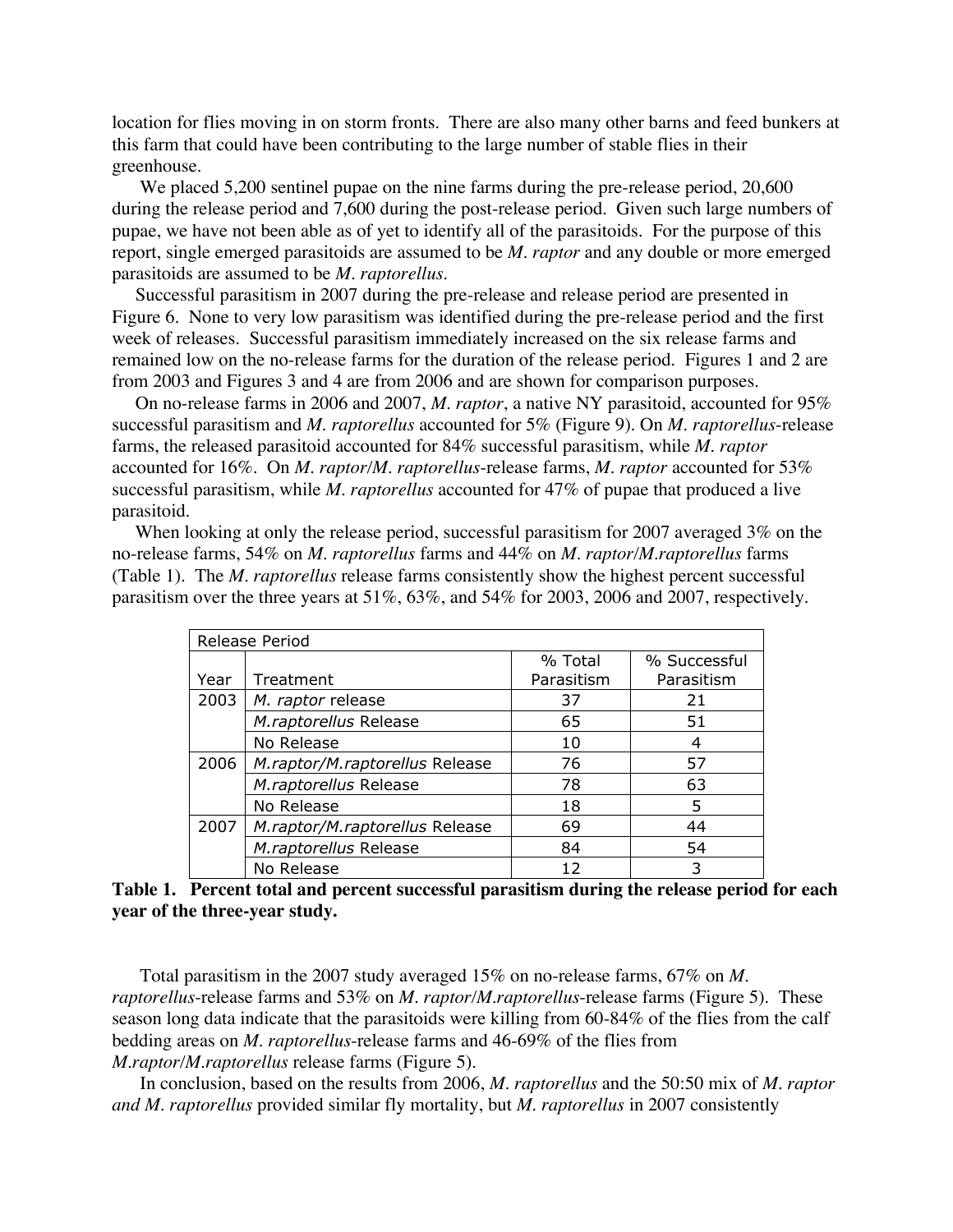provided increased fly mortality, particularly during the release period. A colony of *M. raptor* and a colony of *M. raptorellus* costs the same, but when considering the difference in total cost, parasitoid biology must be considered. *M. raptorellus* is a gregarious parasitoid producing approximately 4 adult parasitoids per pupa, while *M. raptor* is a solitary parasitoid, producing only one parasitoid per parasitized pupa. To release the *M. raptorellus*, it costs less than half of what it would to release the 50:50 mix and it provided the highest level of fly mortality of the three different parasitoid releases tested over three years of this study.

**Acknowledgements:** The authors wish to thank cooperating farmers and Cornell Veterinary Entomology assistance provided by Colleen Strong, and summer assistants Joy Tomlinson and Glen Howser.

Funded by a grant from the New York State Integrated Pest Management Program

# *References Cited*

- Kaufman, P. E. and D. A. Rutz. 2002. Susceptibility of house flies (Diptera: Muscidae) exposed to five commercial insecticides on painted plywood. Pest Manag. Sci. 58: 174-178.
- Kaufman, P.E., J.G. Scott and D.A. Rutz. 2001. Monitoring Insecticide Resistance in House Flies from New York Dairies. Pest Manag. Sci. 57: 514-521.
- Rutz, D. A., Kaufman, P.E. and Waldron, J.K. 2004. Evaluation of Two Parasitoids in Dairy Calf Greenhouses. Final Project Report to the NYS IPM Program, Agricultural IPM 2003- 2004 NYS IPM Publication 324.
- Rutz, D. A. and Waldron, J.K. 2006. Evaluation of Two Parasitoids in Dairy Calf Greenhouses. Final Project Report to the NYS IPM Program, Agricultural IPM 2006-2007 NYS IPM Publication.
- Rutz, D. A., and R. C. Axtell. 1980. House fly parasites (Hymenoptera: Pteromalidae) associated with poultry manure in North Carolina. Environ. Entomol. 9: 175-180.

Scott, J.G., R.T. Roush & D.A. Rutz. 1988. Insecticide resistance of house flies from New York dairies (Diptera: Muscidae). J. Agric. Entomol. 6: 53-64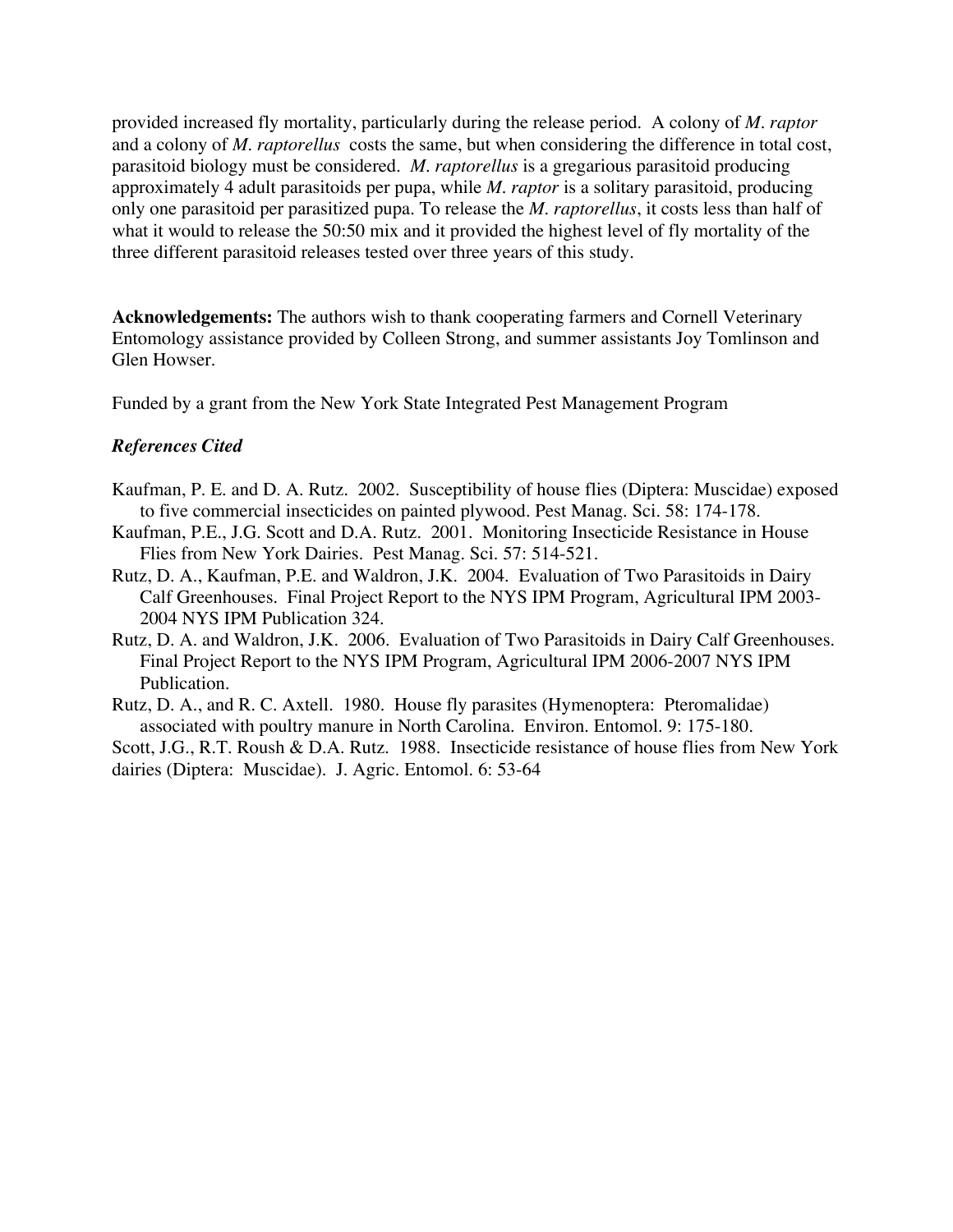

**Figure 1. Total parasitism from sentinel bags placed at nine New York dairies under three parasitoid release programs in 2003. Pre-release period identified by the shaded area.**



**Figure 2. Successful parasitism from sentinel bags placed at nine New York dairies under three parasitoid release programs in 2003. Pre-release period identified by the shaded area.**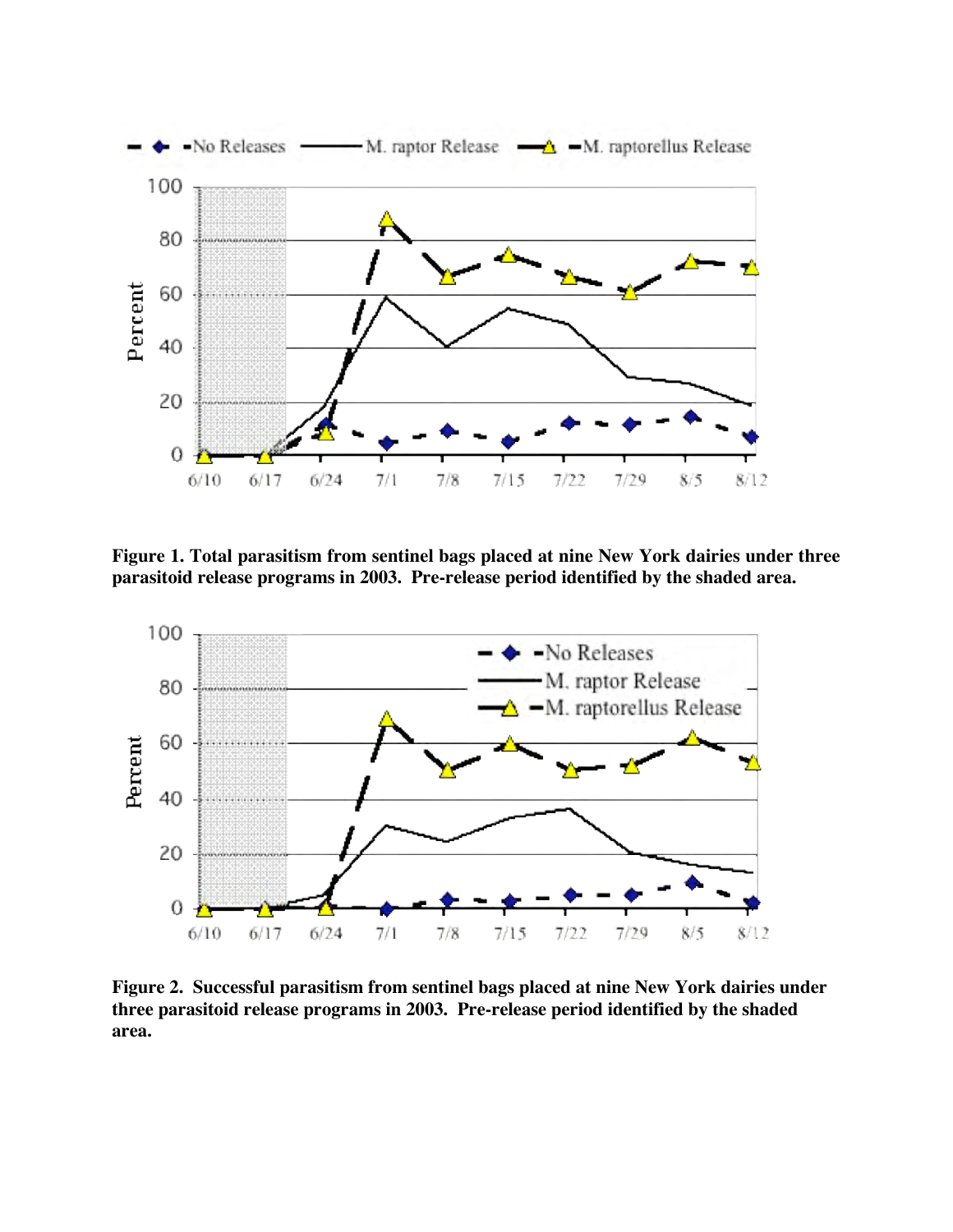

**Figure 3. Total parasitism from sentinel bags at nine New York dairies under three parasitoid release programs in 2006. Pre-release period identified by the shaded area.**



**Figure 4. Successful parasitism from sentinel bags placed at nine New York dairies under three parasitoid release programs in 2006. Pre-release period identified by the shaded area.**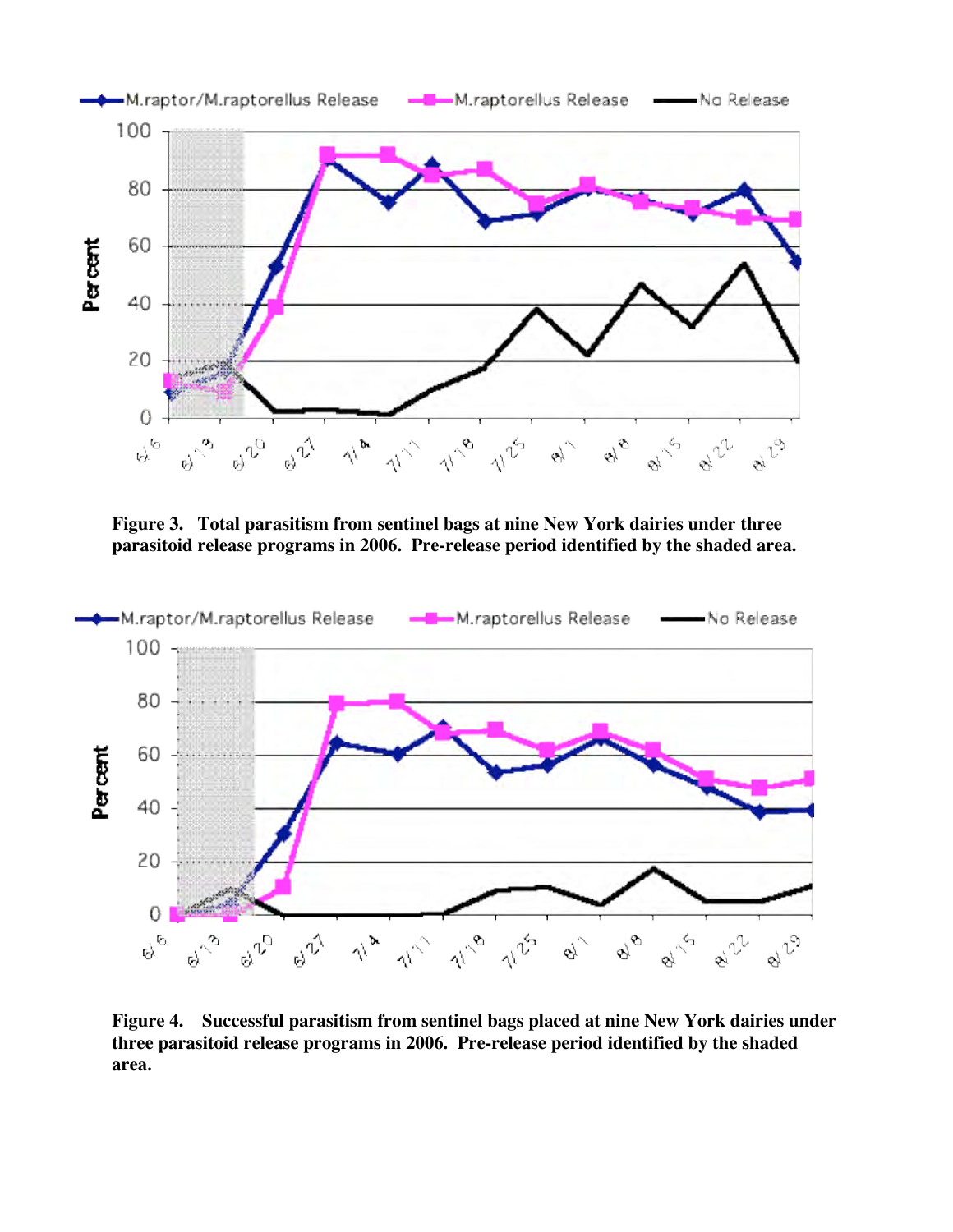

Figure 5. Total parasitism from sentinel bags placed at nine New York dairies under three parasitoid release programs in 2007. Pre-release period identified by the shaded area.



Figure 6. Successful parasitism from sentinel bags placed at nine New York dairies under three parasitoid release programs in 2007. Pre-release period identified by the shaded area.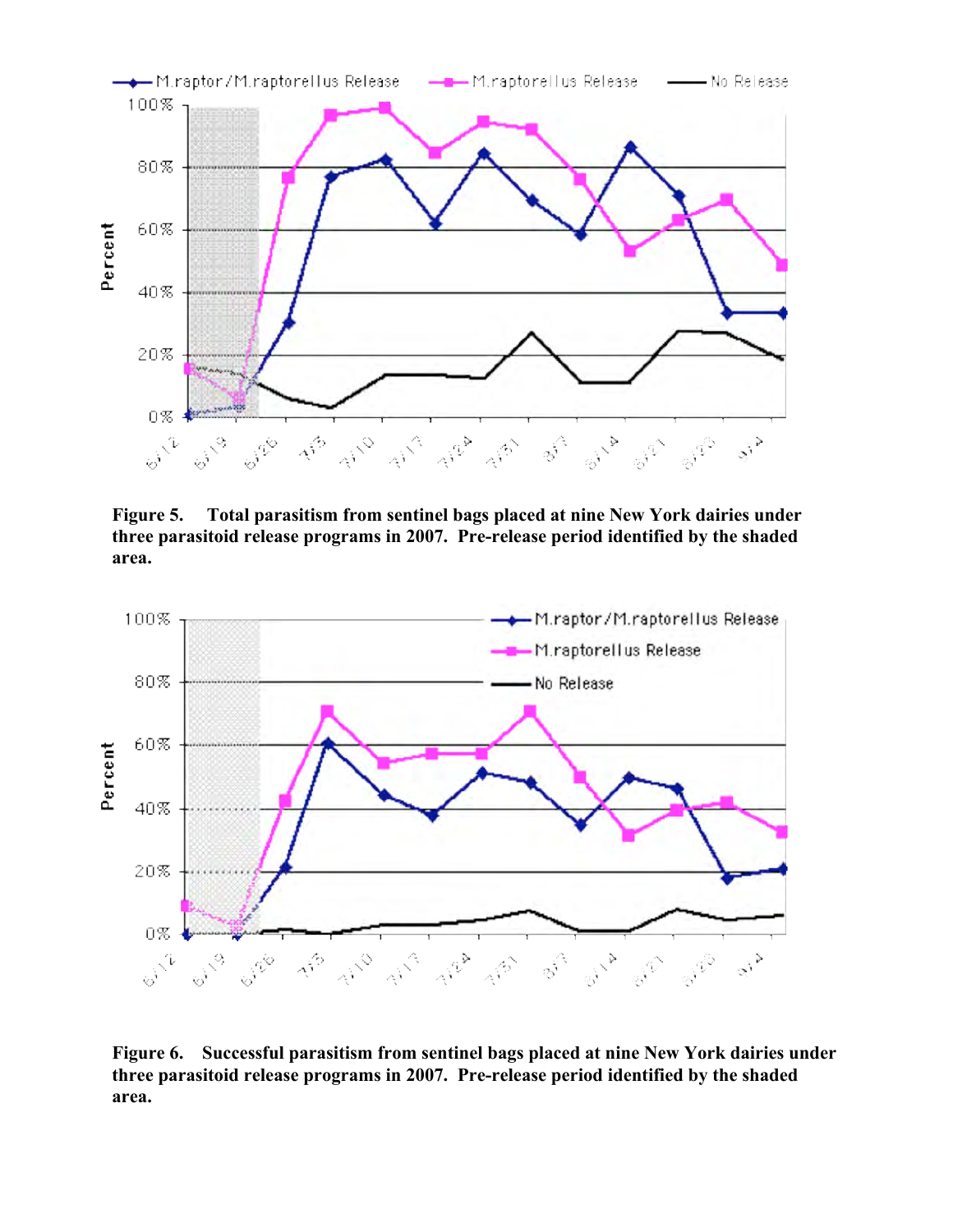

**Figure 7. House fly population densities relative to release period and type of parasitoid released on nine New York dairies in 2003, 2006, and 2007.**